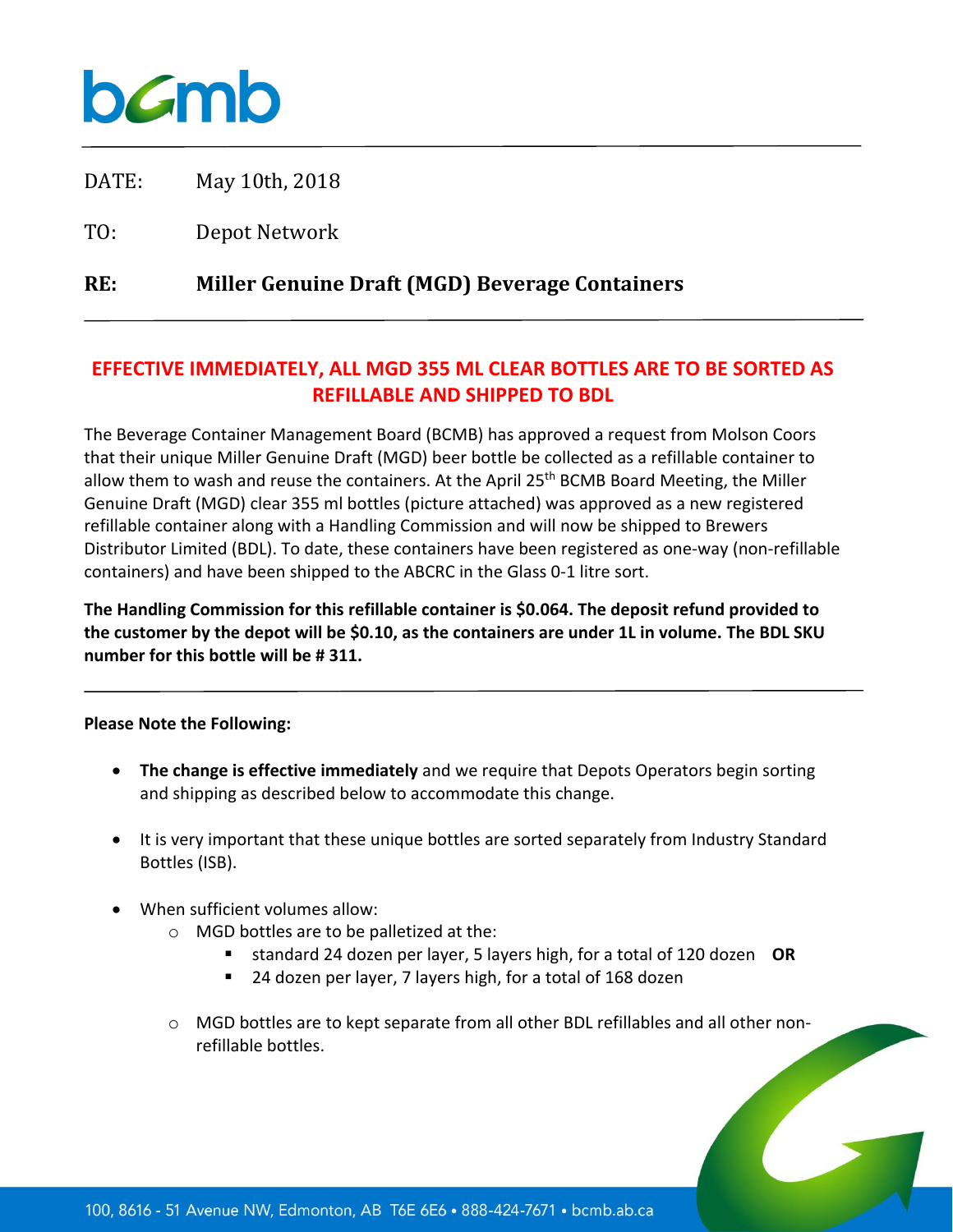

- When combining low return volumes, BDL requests that where possible, group and palletize the returns of Steam Whistle, Sleeman, Moosehead, and dirty/chipped bottles in separated and full layers of 24 dozen.
- If your location typically experiences low return volumes of MGD bottles, these cases, in full-dozen quantities, may be combined on the same layer with similarly low returns of Steam Whistle, Sleeman, Moosehead, and dirty/chipped ISB.

However, given the significance of this change, the BCMB and the ABCRC understand that these containers may be inadvertently missorted over the next two weeks. Therefore, any ABCRC quality control audits conducted on Glass 0-1L, that finds any clear 355 mL MGD containers as described above, will accept the product as one-way glass.

**This 2-week grace period will expire on May 25, 2018.** After that time, any of MGD found in oneway glass bags during an audit will not be eligible for remittance of deposit or handling commission.

If you have any further questions or concerns related to this change, please email:

Dan White, Director Operations, BCMB [dwhite@bcmb.ab.ca](mailto:dwhite@bcmb.ab.ca)

OR

Brent Campbell, Manager Compliance, BCMB [bcampbell@bcmb.ab.ca](mailto:bcampbell@bcmb.ab.ca)